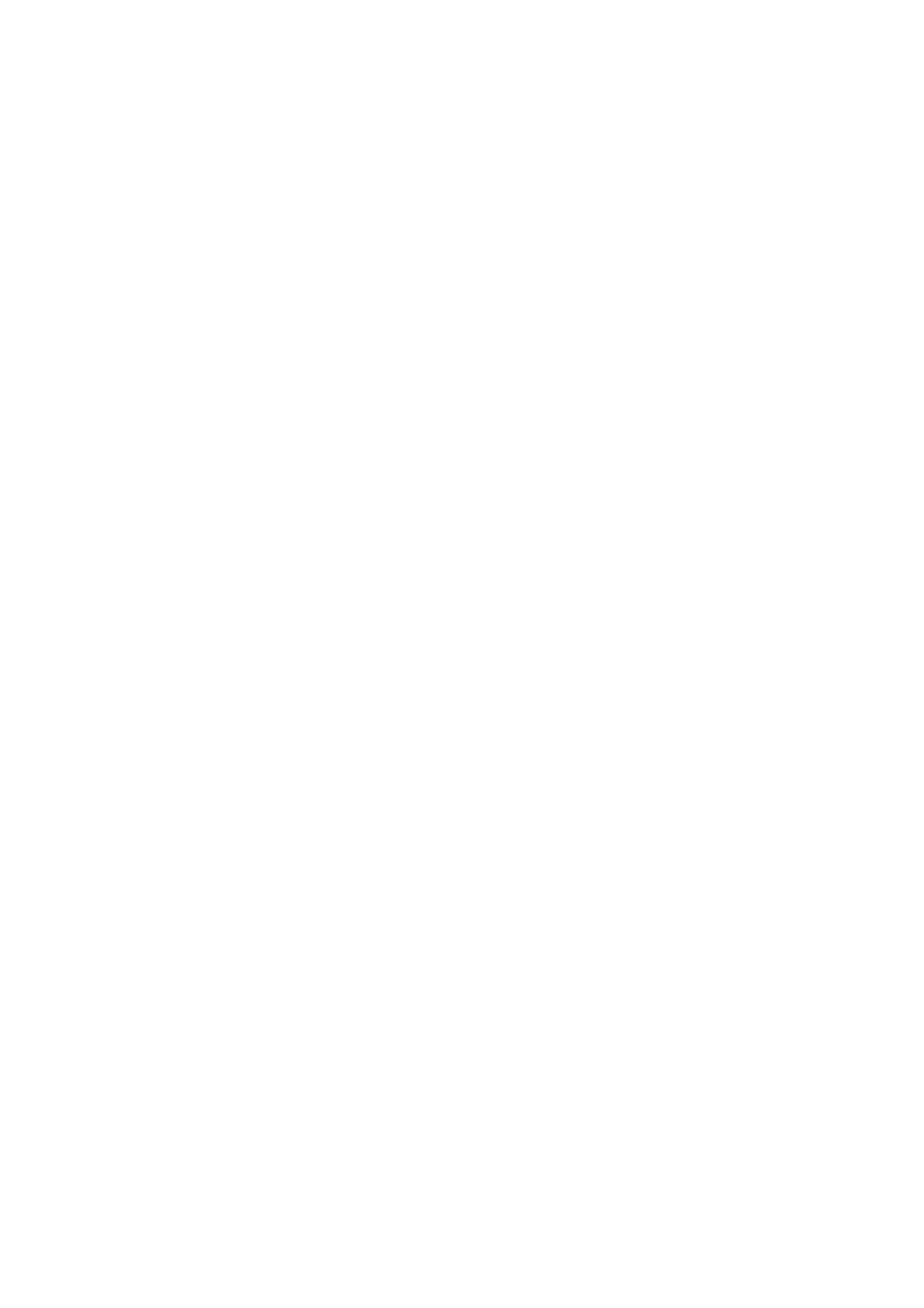### **ANNEX**

### **DETAILS OF AN INTERNATIONALLY RECOMMENDED TRANSIT CORRIDOR (IRTC) IN THE GULF OF ADEN**

#### **Limits of IRTC in the Gulf of Aden**

The corridor includes the creation of separate eastbound and westbound transit lanes. Each lane will be 5 nm wide and will be separated by a 2 nm buffer zone. The IRTC eastbound lane begins at 045° E between 11° 48′.00 N and 11° 53′.00 N. The lane is oriented along a straight line course of 072° and terminates at 053° E between 14° 18′.00 N and 14° 23′.00 N. The IRTC westbound lane begins at 053° between 14° 25′.00 N and 14° 30′.00 N. The lane is oriented along a straight line course of 252° and terminates at 045° east between 11° 55′.00 N and 12° 00′.00 N.

| Eastbound lane |                               |                         | Westbound lane         |                         |
|----------------|-------------------------------|-------------------------|------------------------|-------------------------|
|                | $1 \mid 11^{\circ} 53' .00 N$ | $045^{\circ} 00'$ .00 E | $14^{\circ} 30'$ ,00 N | $053^{\circ} 00' 00 E$  |
|                | $2 \mid 14^{\circ} 23'$ .00 N | $053^{\circ} 00'$ .00 E | $12^{\circ}$ 00'.00 N  | $045^{\circ} 00' 00 E$  |
|                | $3 \mid 14^{\circ} 18'$ .00 N | $053^{\circ} 00' 00 E$  | $11^{\circ}$ 55'.00 N  | $045^{\circ} 00' 00 E$  |
|                | $411^{\circ}48'00N$           | $045^{\circ} 00'$ .00 E | $14^{\circ}$ 25' 00 N  | $0.63^{\circ} 00' 00 E$ |

#### **Initial reports**

Upon entering the detailed reporting area, or leaving a port within the region, the recommended Voluntary Reporting Requirements are as follows:

- .1 **Initial report to UKMTO Dubai (e-mail or fax)**
- .2 **Initial report to MARLO (e-mail or fax)**

Additionally, if planning to transit the Gulf of Aden, or navigate within the area bounded by the African coast, 12°N, 58°E and 10°S:

### .3 **Register Vessel Movement with MSC-HOA (online, e-mail or fax)**

#### **Position, course and speed reporting**

After transmitting the initial report to UKMTO Dubai, MARLO and MSC-HOA (as applicable), vessels are encouraged to report their noon position, course, speed, estimated and actual arrival times to UKMTO Dubai and MARLO whilst operating in the region.

 Vessels are also encouraged to increase the frequency of such reports when navigating in known high risk/piracy areas and further report upon passing Point A and Point B as set out in the annexed chart in the Gulf of Aden.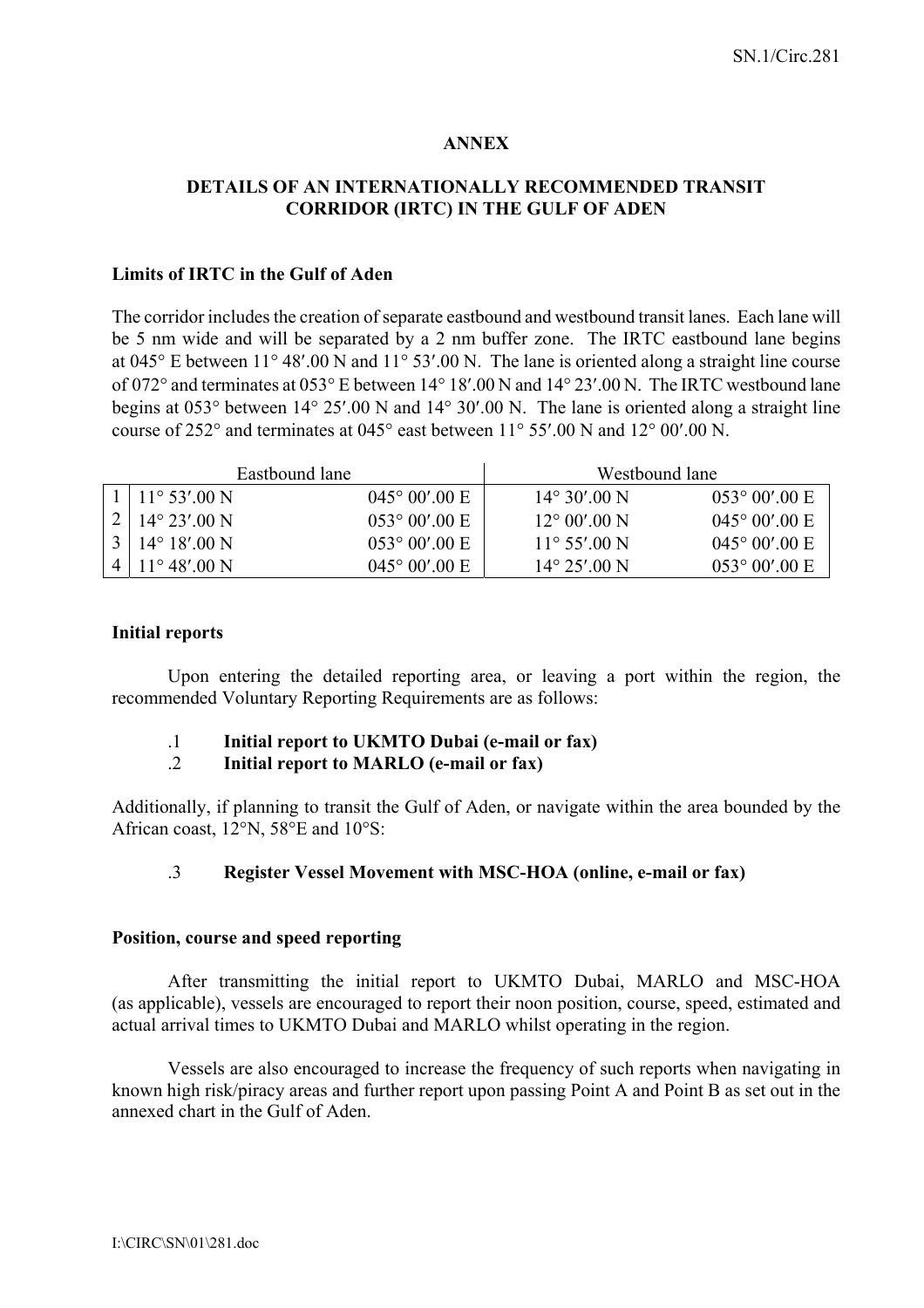SN.1/Circ.281 ANNEX Page 2

### **Contacts and sources of information**

### *Primary Emergency Contact*

UKMTO (United Kingdom Maritime Trade Operations)<br>E-mail: ukmto@eim.ae ukmto@eim.ae Tel: +971 50 552 3215 Fax: +971 4 306 5710 Telex: (51) 210473

### *Secondary Contacts*

| (1) | MSC-HOA (Maritime Security Centre – Horn of Africa) |                                 |  |  |
|-----|-----------------------------------------------------|---------------------------------|--|--|
|     | E-mail:                                             | $postmaster(\theta)$ mschoa.org |  |  |
|     | Te <sup>1</sup>                                     | +44 1923 958545                 |  |  |
|     | Fax:                                                | +44 1923 958520                 |  |  |
|     |                                                     | Via website: www.mschoa.eu      |  |  |

| MARLO-Bahrain (Maritime Liaison Office-Bahrain) |                           |  |  |
|-------------------------------------------------|---------------------------|--|--|
| E-mail:                                         | marlo.bahrain@me.navy.mil |  |  |
| Tel:                                            | $+973$ 1785 3925          |  |  |
| Ce <sup>1</sup>                                 | +973 3940 1395            |  |  |
|                                                 |                           |  |  |

| (3) | <b>IMB Piracy Reporting Centre</b> |                                |  |  |
|-----|------------------------------------|--------------------------------|--|--|
|     | E-mail:                            | $\text{piracy}(a)$ icc-ccs.org |  |  |
|     | E-mail:                            | imbkl@icc-ccs.org              |  |  |
|     | Tel:                               | $+60320310014$                 |  |  |
|     | Fax:                               | $+60320785769$                 |  |  |
|     | Website:                           | www.icc-ccs.org                |  |  |

## (4) NATO Shipping Centre Tel: +44 1923 956 574 Fax: +44 1923 956 575 E-mail: info@shipping.nato.int Website: www.nato.int